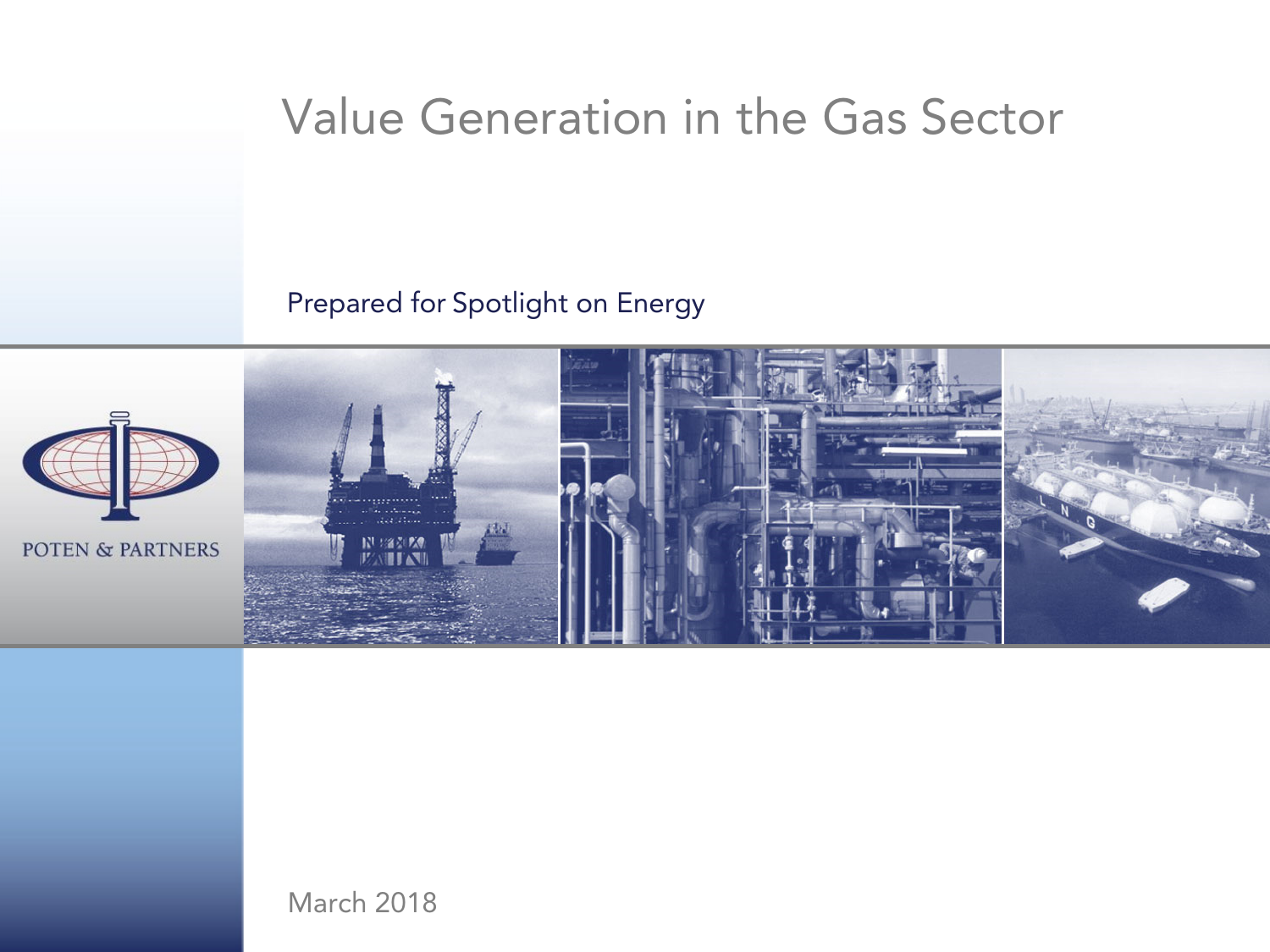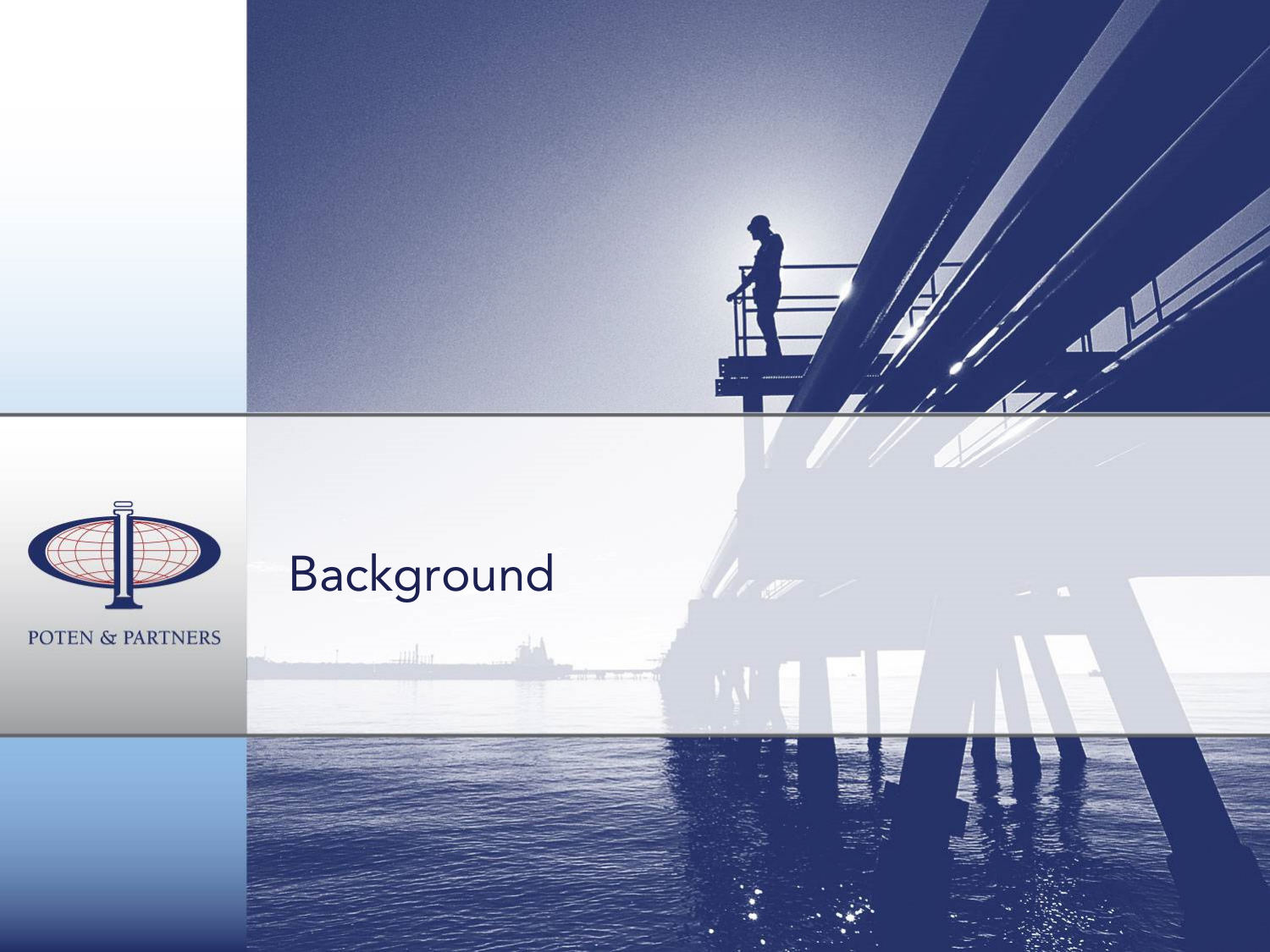## Introduction

- • T&T Gas Master Plan (2015) identified the following (through 2014):
	- •Ammonia had provided greatest benefit per unit to T&T over past decade.
	- • LNG had performed relatively poorly due to particular marketing arrangements.
		- LNG market conditions / prices were strong over the period.
		- LNG would have performed at least as well as ammonia under different arrangements.
	- $\bullet$  Greater value required from LNG
		- Could be the most attractive monetisation option under revised marketing arrangements.
		- Expiry of existing Train 1 arrangements in 2018 presented an opportunity.
- •The GORTT retained Poten to update the analysis through 2017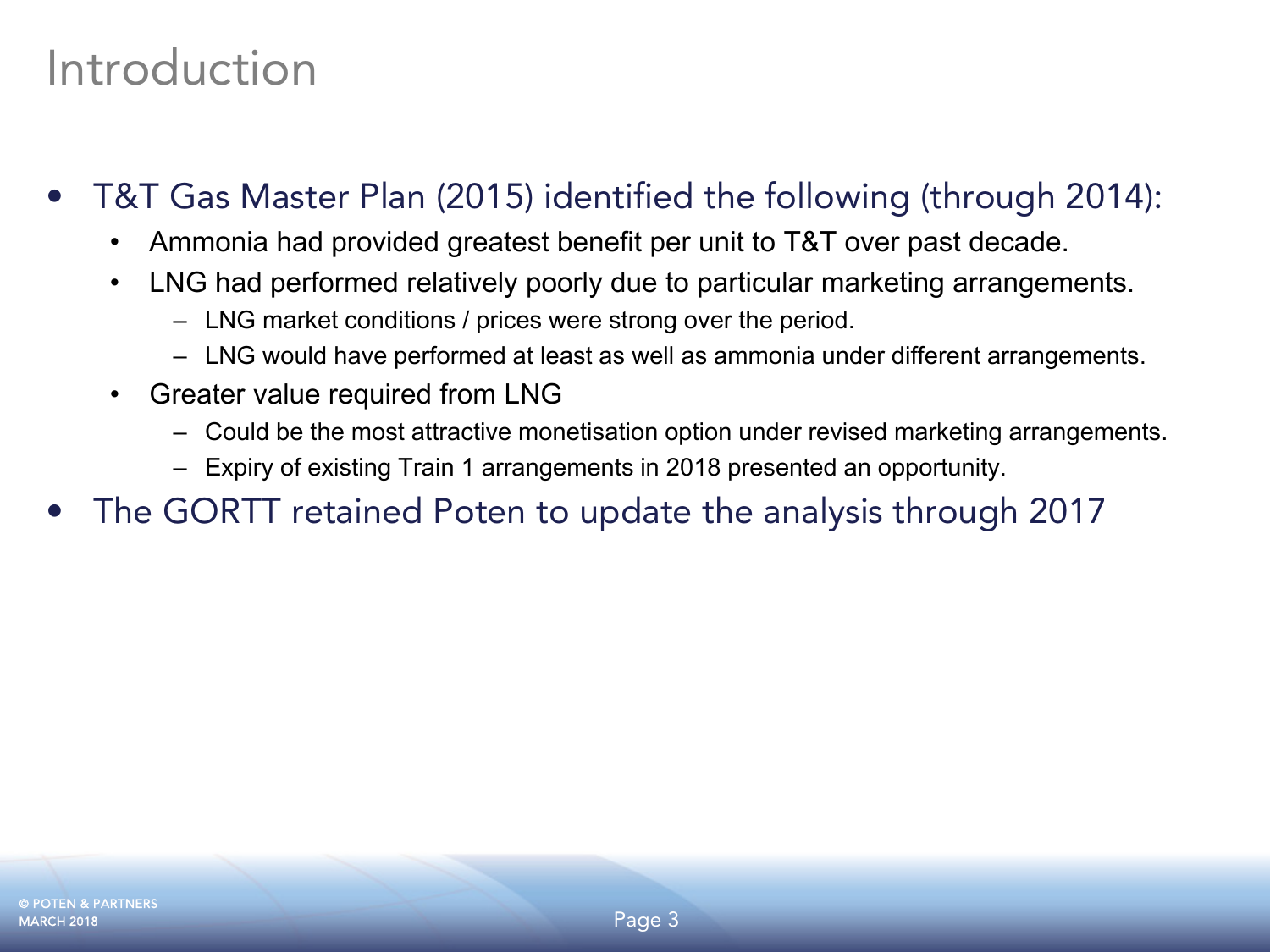### T&T gas based industries are highly capital intensive LNG value chain has very high capex

- • T&T industries are worldscale
	- •Captures economies of scale
	- • Global petchem markets smaller than for gas (LNG)
	- $\bullet$ Offtake supported by producers
- • LNG has huge investment costs
	- •Single train project ~\$6 bn
	- • Long term (20 yr) sales contracts support investment
	- • Contracts entered into at development phase



#### Capex for New Worldscale Plant (Current Costs)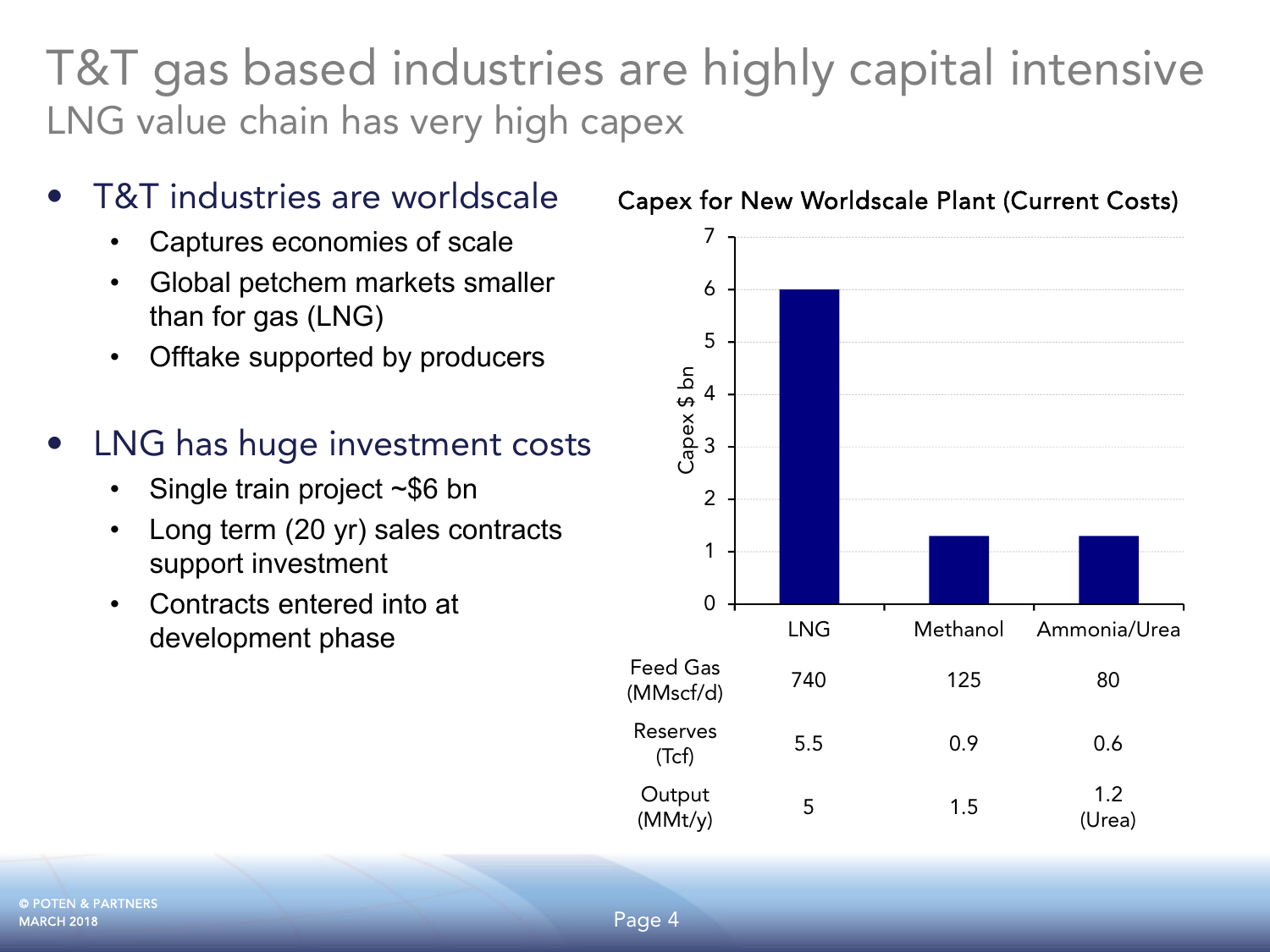Existing downstream portfolio could consume ~4.2 Bscf/d of gas

- $\bullet$  LNG dominates gas the downstream portfolio
	- ~57% of total capacity
- • Petrochemicals also very significant
	- •Ammonia (& derivatives): ~17%
	- • Methanol: ~16%
		- Some ammonia and methanol capacity currently shut down
- • Other
	- •Power: ~7%
	- •Other:  $~1\%$

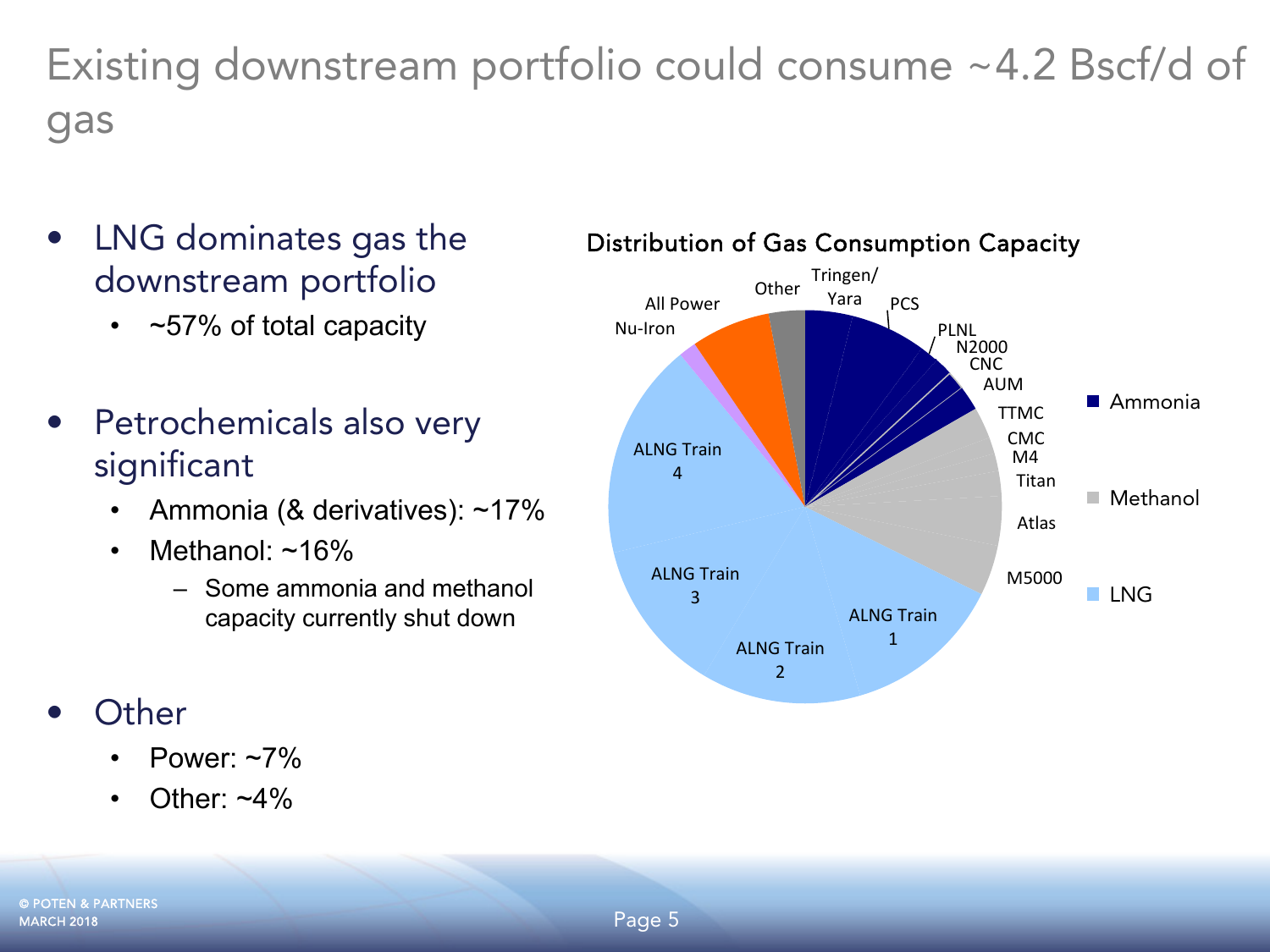## The gas supply to consumption picture in 2017

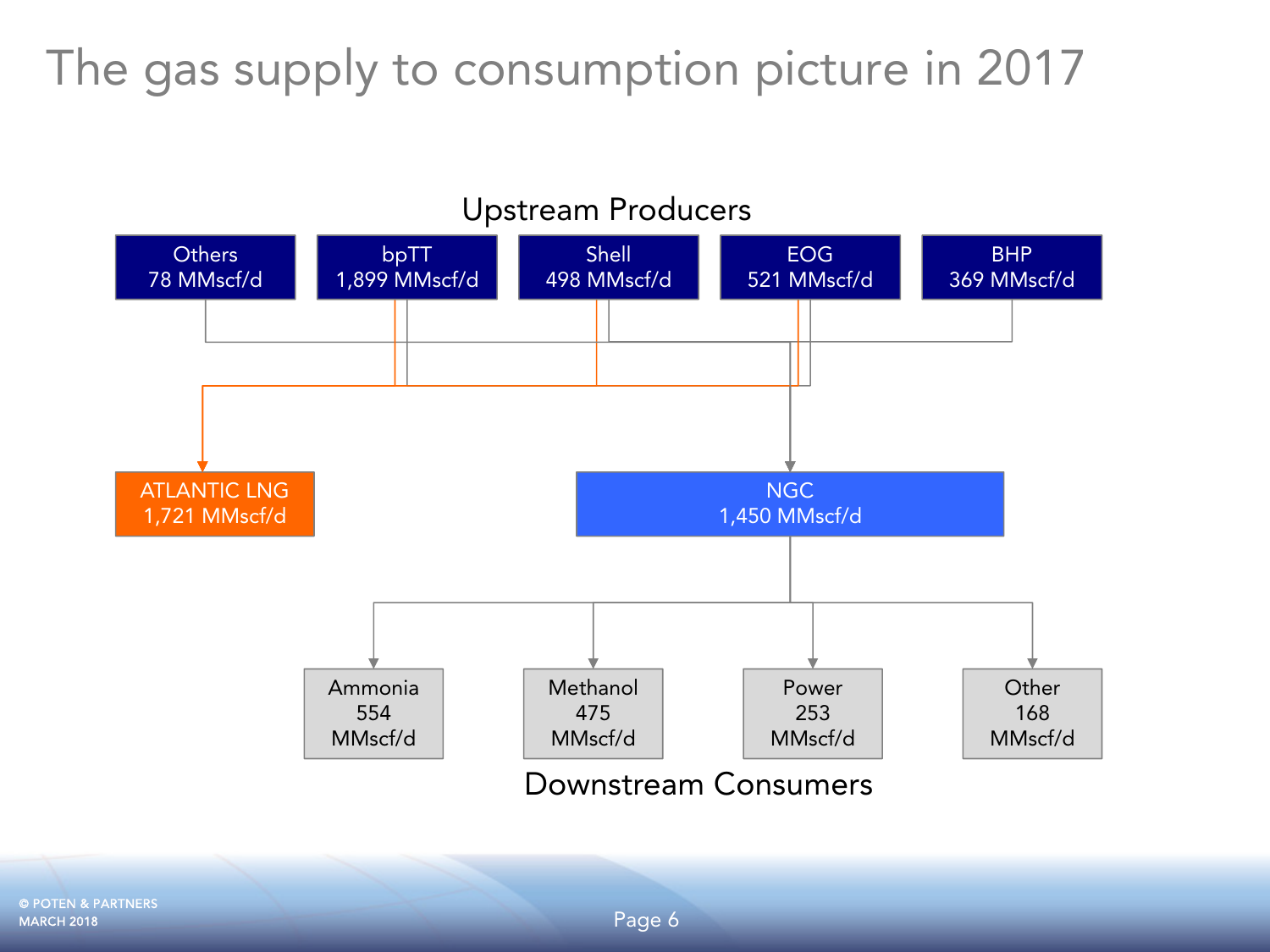Supply to NGC and LNG have dropped since both peaked in 2010: 14% decline for NGC through 2017 & 26% for LNG

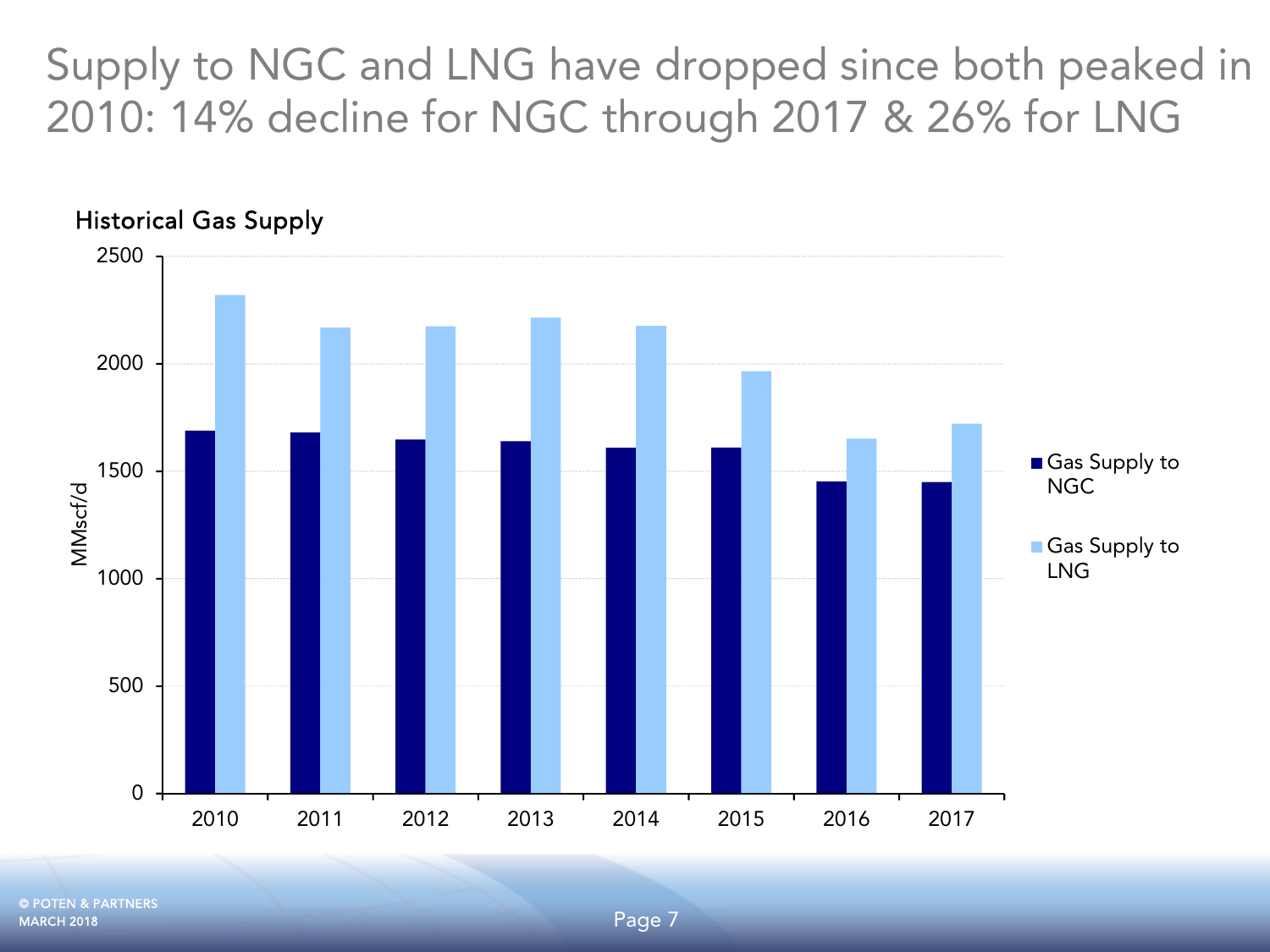High global LNG prices from 2010-14. Prices forecast to remain at more modest levels

- • LNG is now a strong buyer's market
	- • Increasing supply competition, particularly from the US
	- • Huge export capacity now under development.
- •Global gas pricing remains diverse
- • ALNG's base markets less attractive over recent years
	- • ALNG sales based on supply into traditional Atlantic markets (US, Spain).
- • Pricing set to remain influenced by oil but HH-based supply brings a new dynamic



#### LNG (& Brent) Price Forecast

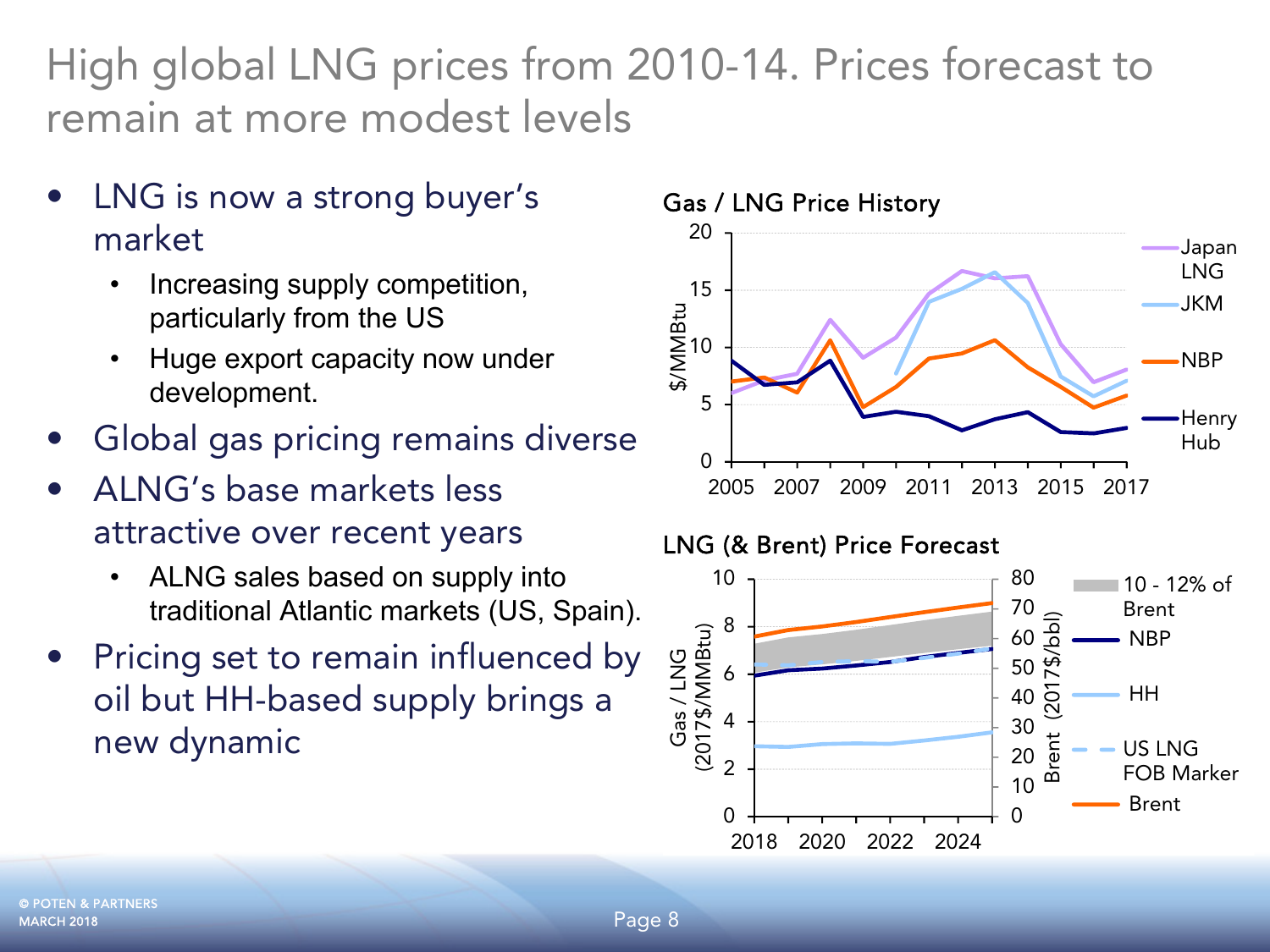Ammonia & Methanol prices also robust from 2011-14 but now lower

- • Demand growth expected to remain solid
	- • Methanol demand driven by China: fuel additives & chemicals market.
	- • Ammonia driven by global fertiliser demand.
- • But pricing likely to remain under pressure as supply increases
	- $\bullet$  Supply of both commodities expected to ramp up from US, driven by low HH gas prices.

#### Ammonia / Methanol Price History



#### Ammonia / Methanol Price Forecast

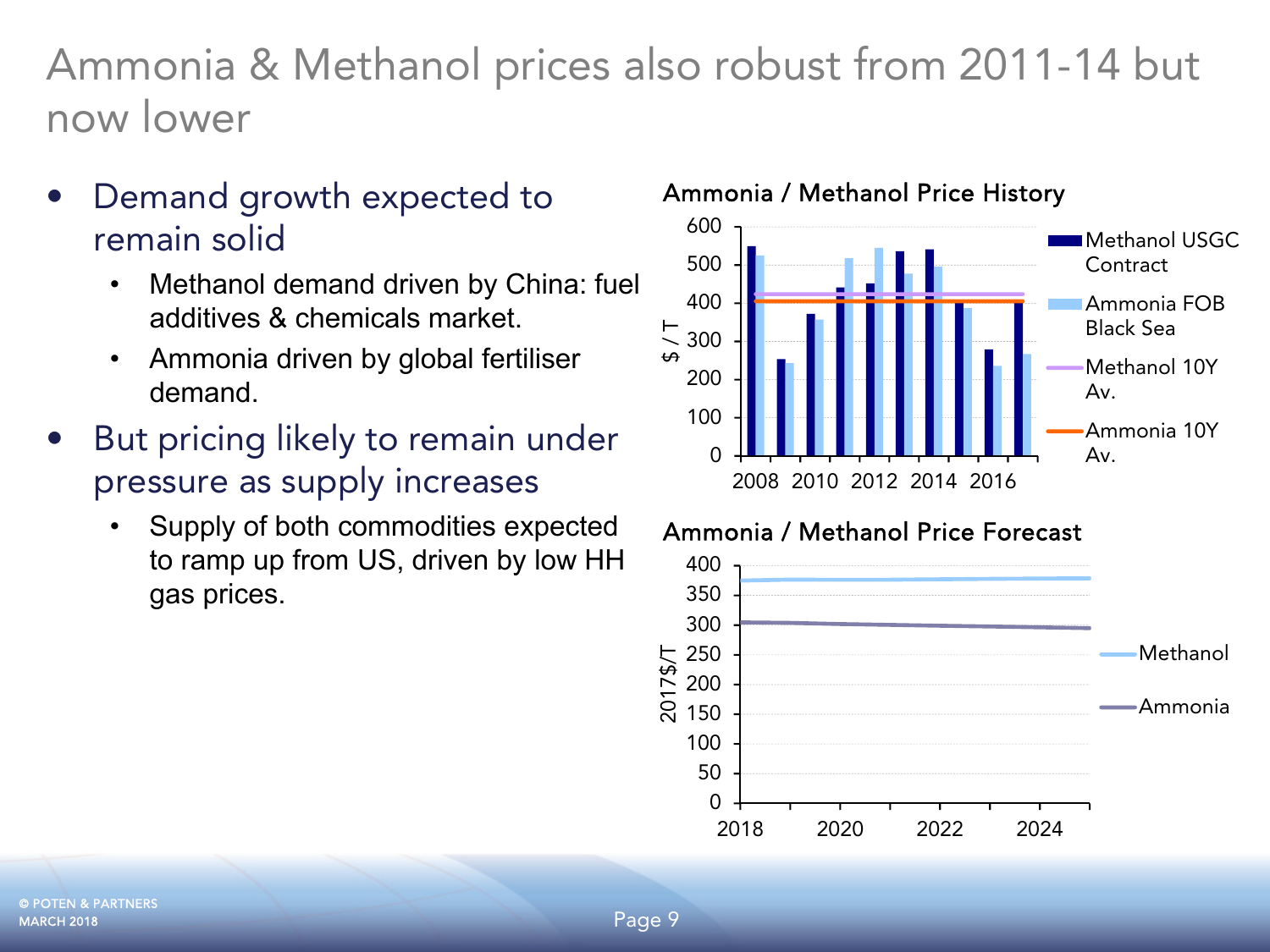



# GORTT Take / Commercial Arrangements

Page 10 and 10 and 10 and 10 and 10 and 10 and 10 and 10 and 10 and 10 and 10 and 10 and 10 and 10 and 10 and

md<sub>m</sub>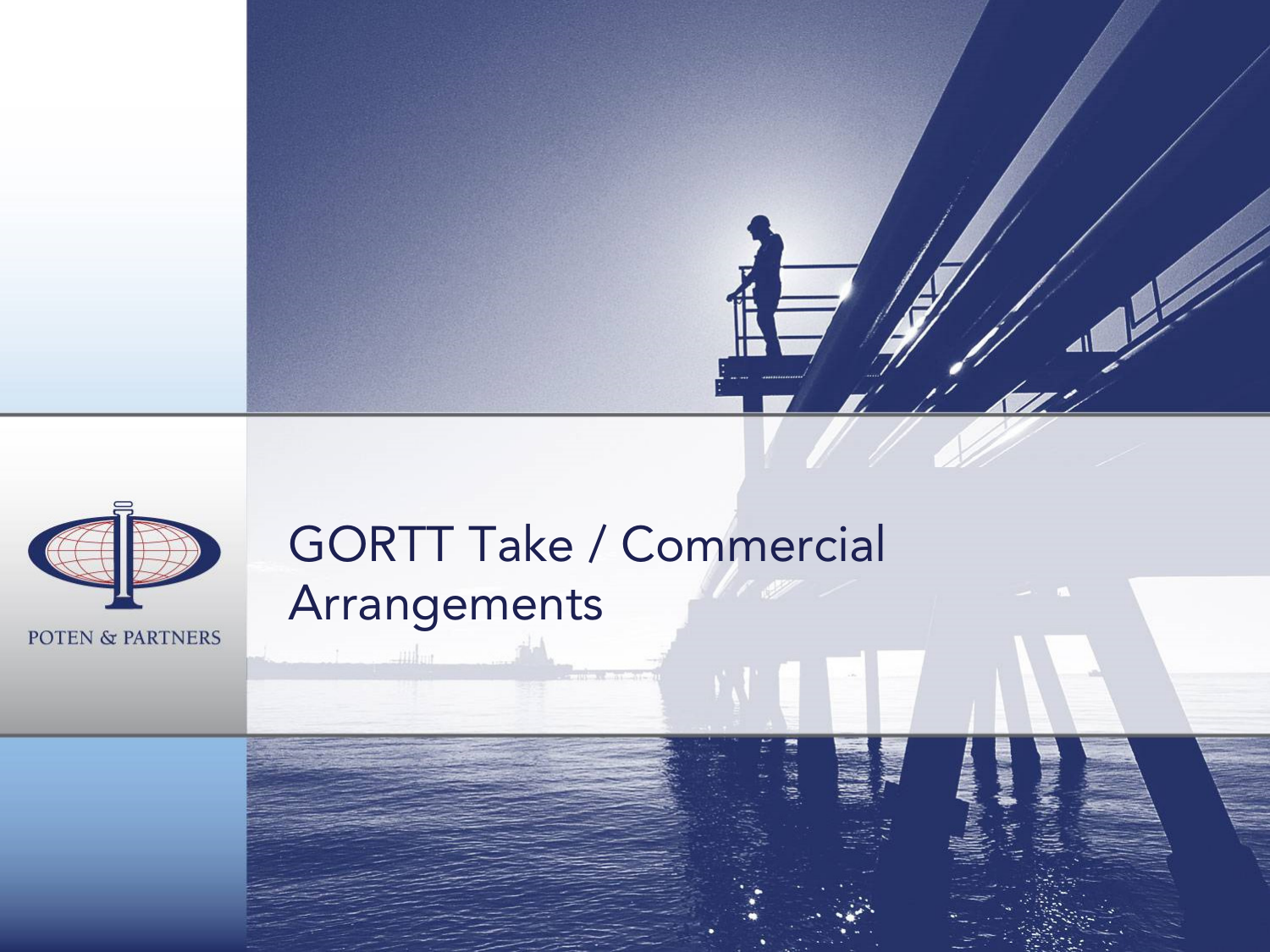T&T receives revenue from all three stages of gas value chain



**MARCH 2018** © POTEN & PARTNERS

Page 11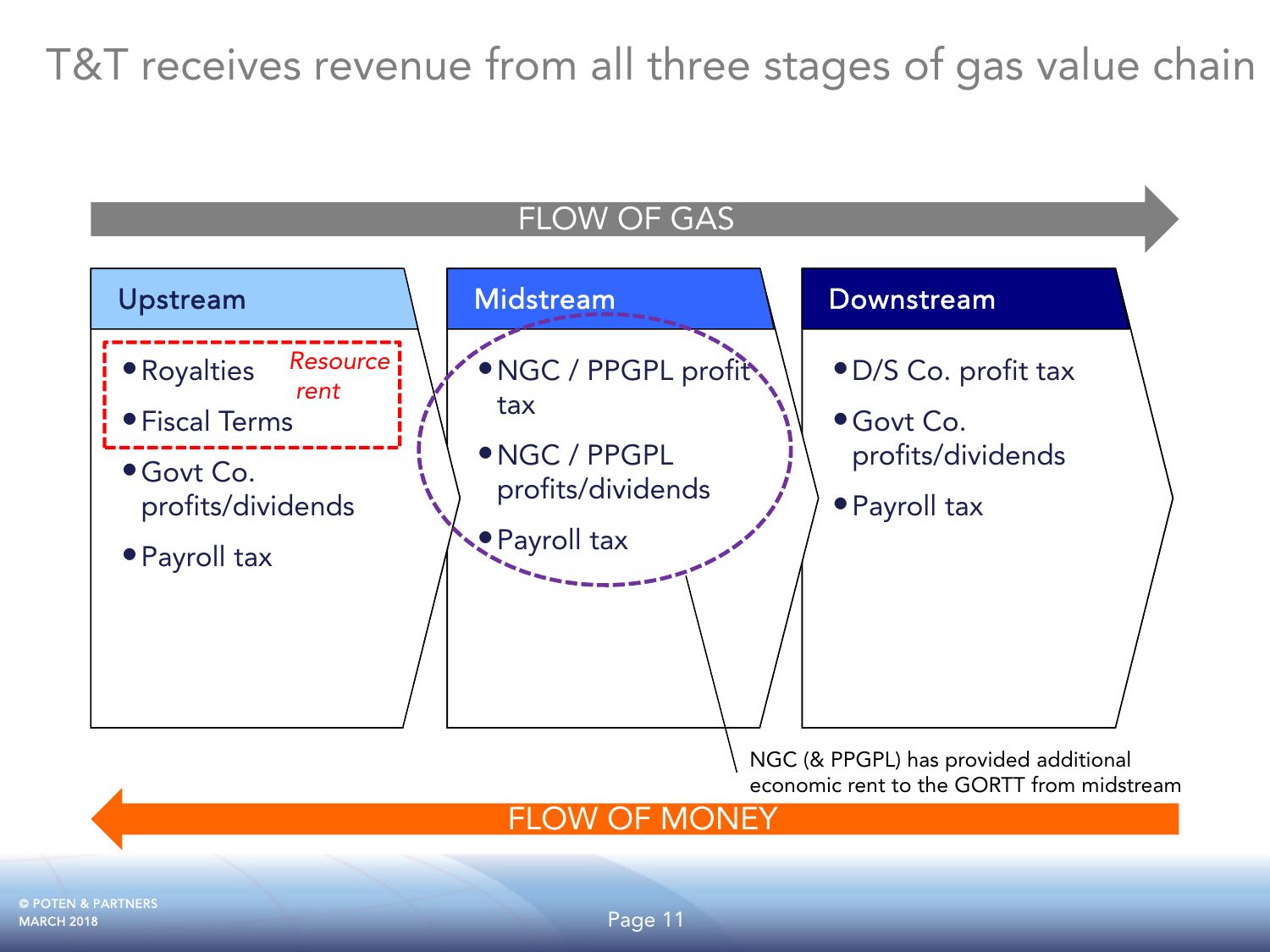## Value generation along the gas chain

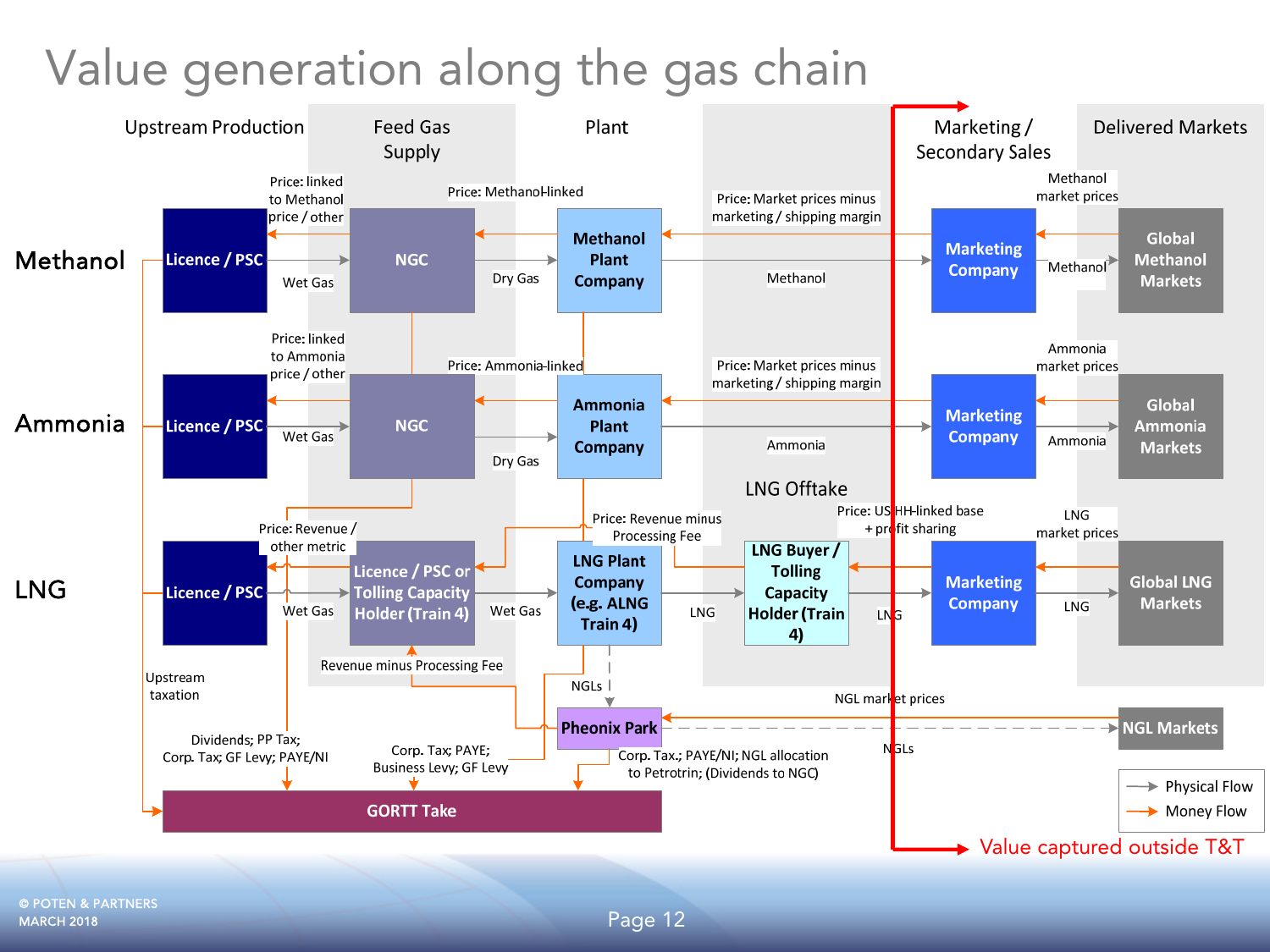LNG has consistently lagged Ammonia & Methanol in netback gas pricing since 2009

- • Many of ALNG's contracts have not worked in T&T's favour
	- • Much of ALNG's production has base pricing tied to US gas prices
	- $\bullet$  This hurt T&T badly as the shale gas revolution supressed US gas prices
	- • Hence, LNG netbacks did not benefit greatly from higher global commodity prices, unlike Ammonia and Methanol
- • T&T did not significantly benefit from very high global LNG prices
	- • Significant volume of T&T cargoes sold into markets in the \$10-15/MMBtu range, particularly in 2013/14



**MARCH 2018** © POTEN & PARTNERS

Page 13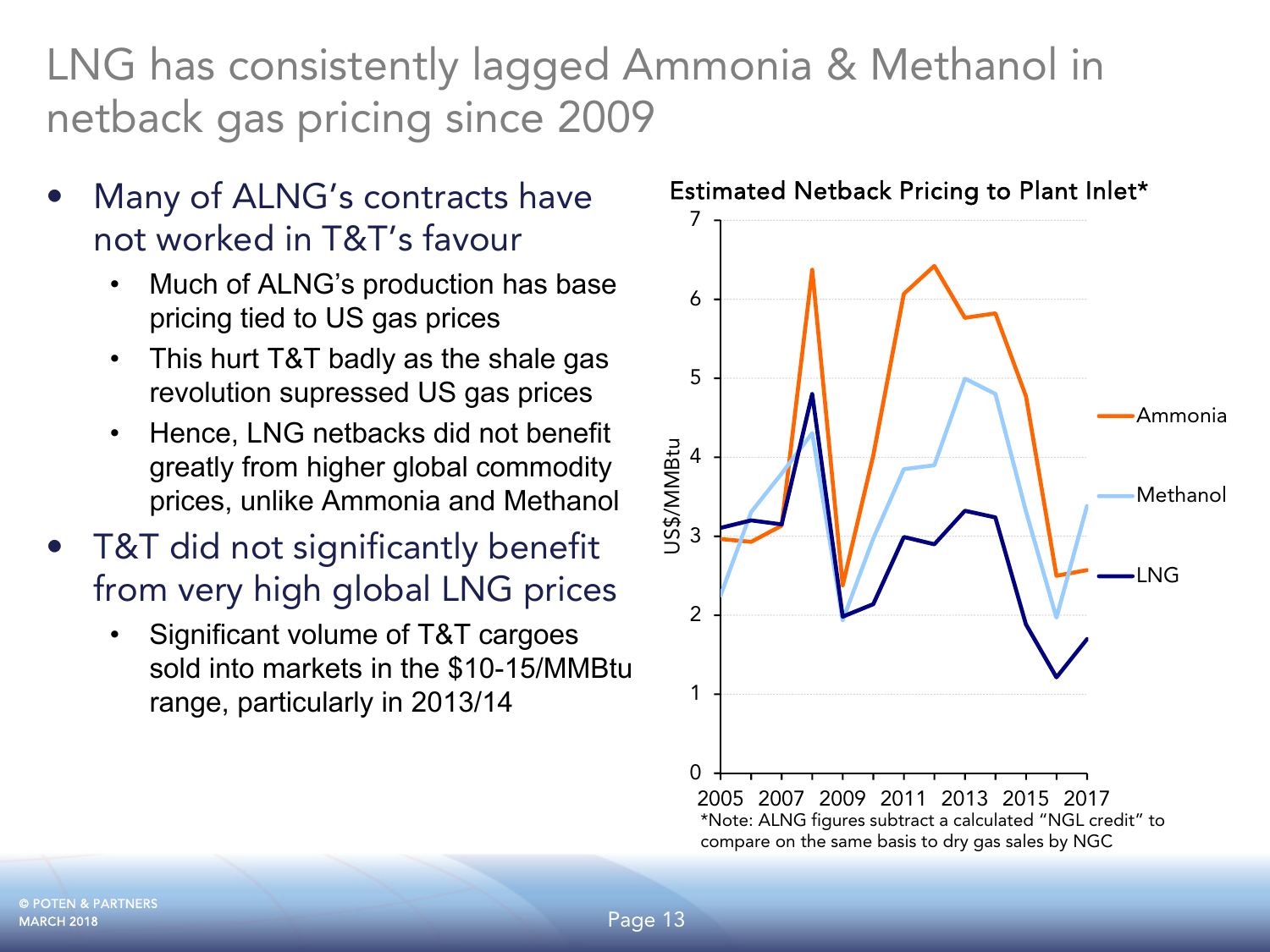# Ammonia has provided the greatest value for T&T

- Ammonia has provided the highest GORTT take every year from 2008, until 2017
- • LNG consumes >50% of T&T's production but has provided significantly lower value
- $\bullet$  Methanol trended between Ammonia and LNG from 2010 to 2016, before moving above ammonia in 2017



Est. Total GORTT Take from Gas Value Chain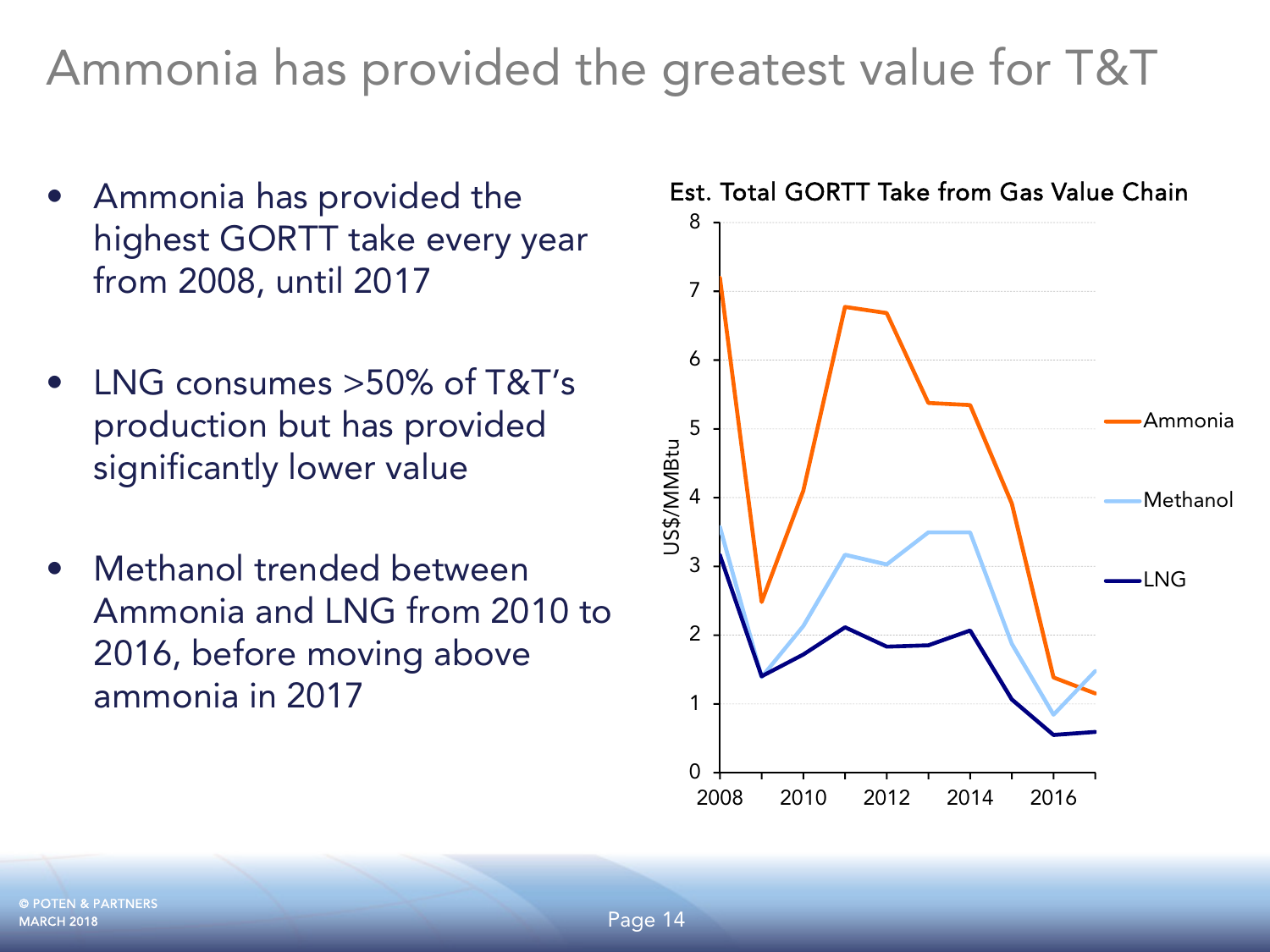### NGC profit margin has been key to higher GORTT take from Ammonia / Methanol



#### Breakdown of Estimated Total GORTT Take from Gas Value Chain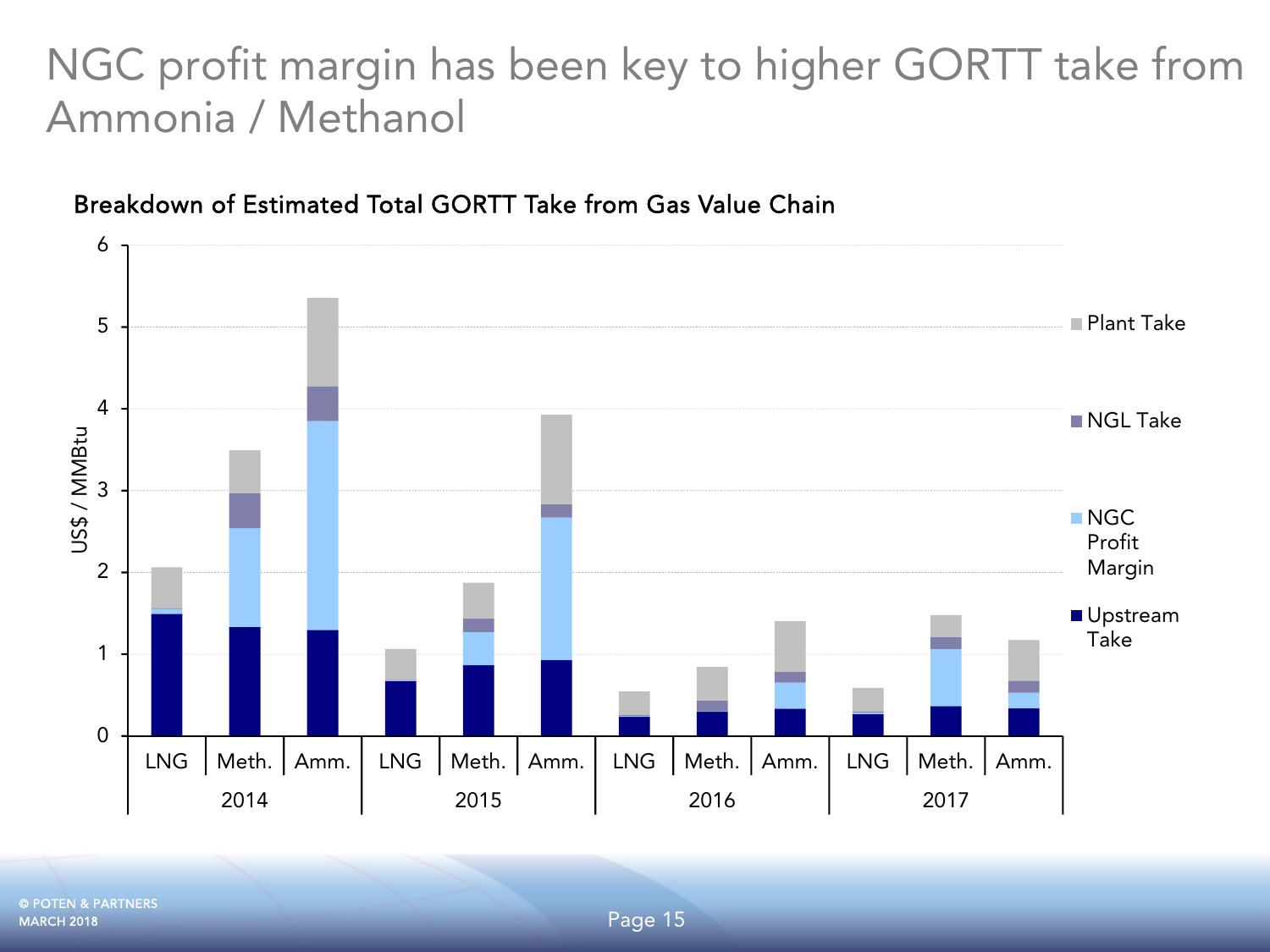### Significant value in the LNG chain has not been realised in T&T



\* Value Loss A: Difference between the price realized from the market actually supplied and Poten's estimate of the prevailing price in that market Value Loss B: Poten's estimate of the incremental price that could have potentially been realized by selling FOB at an oil-linked price (11.5 – 12%)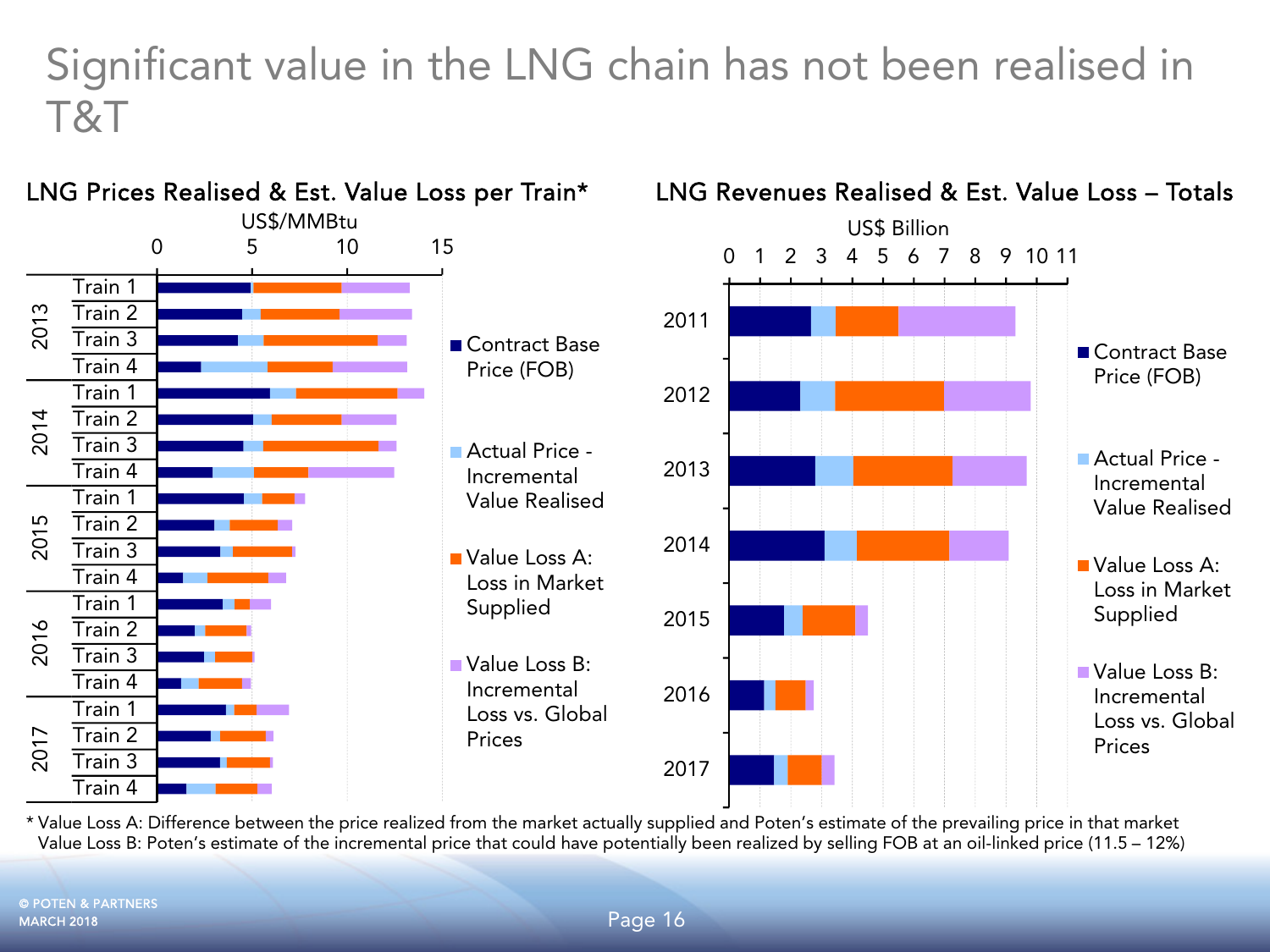Major issue is that the US has not been a relevant reference LNG market for many years



**MARCH 2018** © POTEN & PARTNERS

Page 17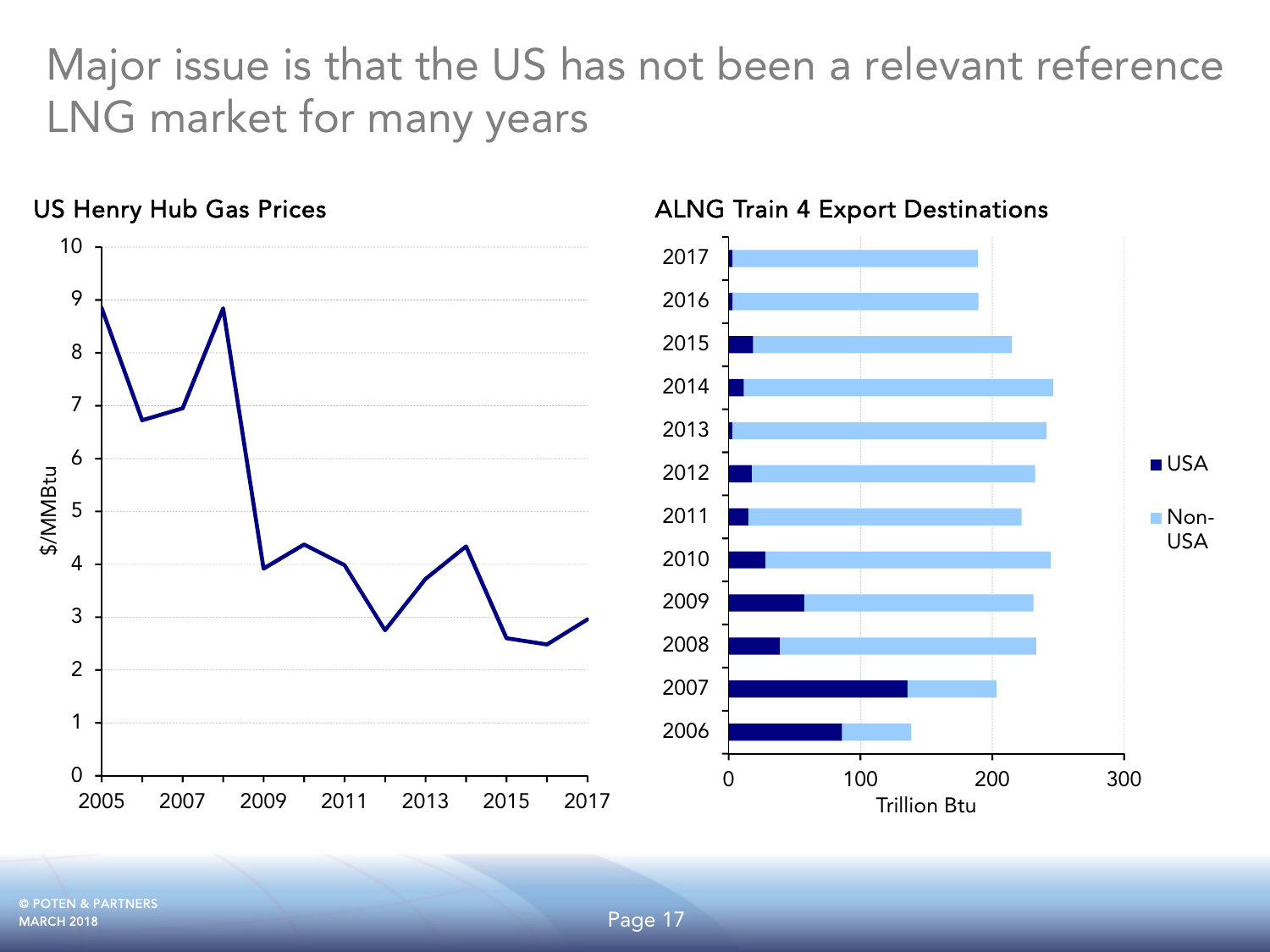LNG could provide the highest netback gas prices under revised terms when contracts expire

- •
	- • LNG could capture a base price of UK NBP minus freight for future sales
		- Should be able to achieve a higher price than this as buyers will pay for flexibility
	- • Fixed margin of \$1/MMBtu for liquefaction, with the remainder flowing back to the plant inlet
	- • Ammonia / Methanol will continue on current commercial arrangements
- • Important for the GORTT to realise a market price



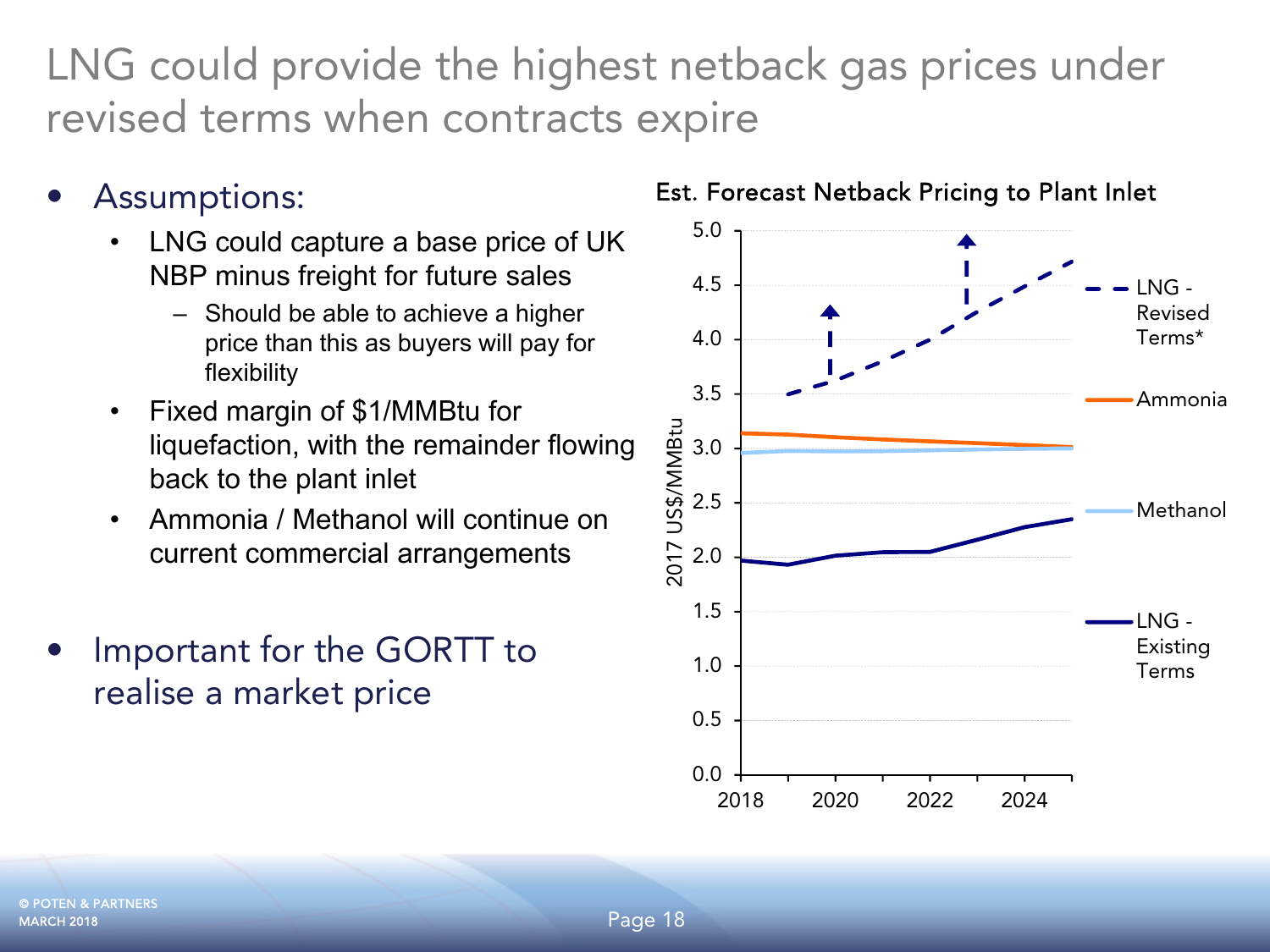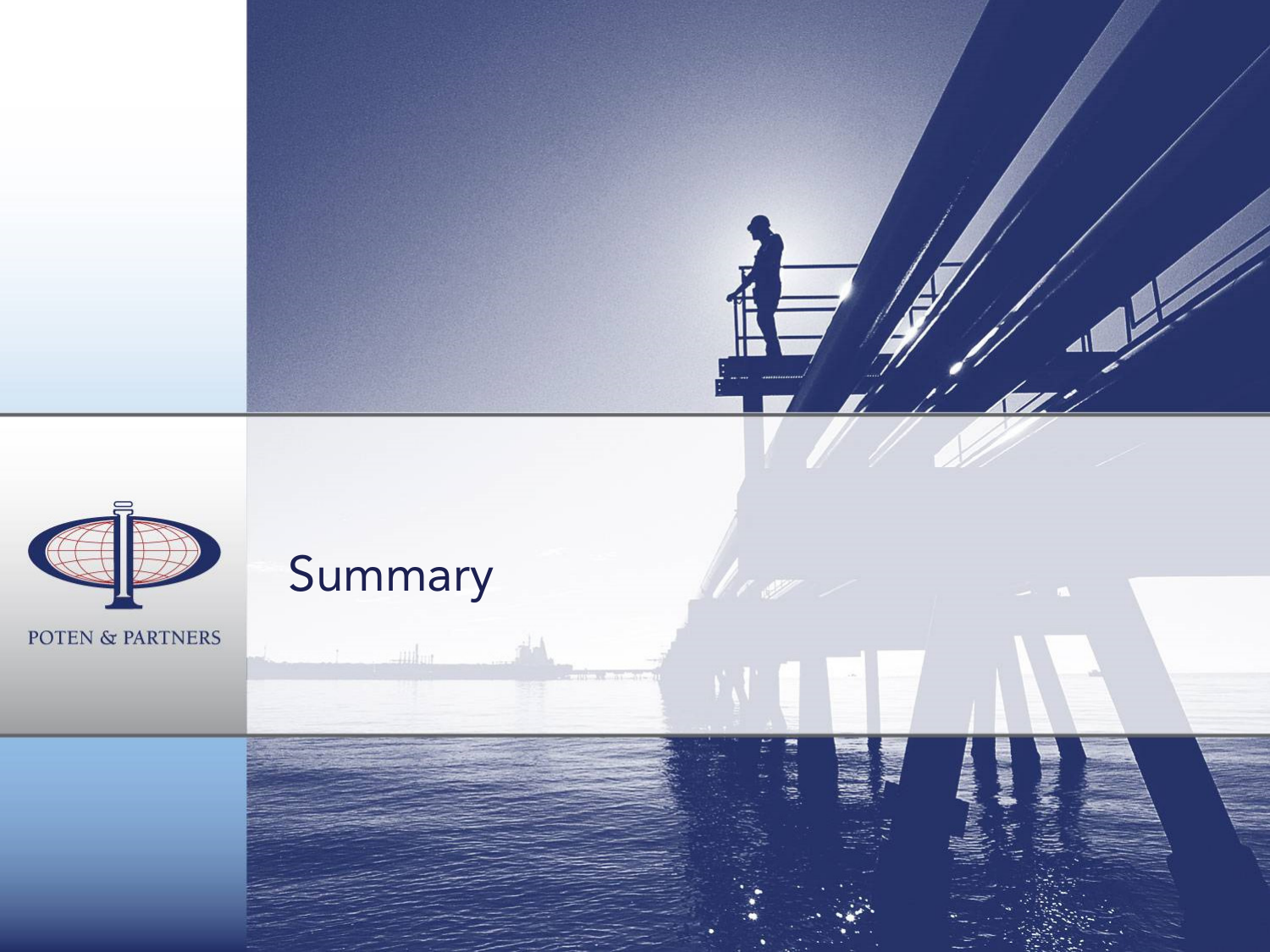- LNG has consistently lagged Ammonia & Methanol in netback gas pricing since 2009
- Ammonia: highest GORTT take, with LNG lagging Methanol
- $\bullet$  NGC profit margin has been key to higher GORTT take from Ammonia / Methanol
- Long-term contracts are a feature of the LNG business, but many of ALNG's are tied to the US market, which has hurt T&T badly as US prices declined
- As a result, much of the value from higher global LNG markets has has not been realised in T&T
- No return to the very high commodity prices of 2011-14 foreseen
- • But, LNG could still provide the highest netback gas prices under revised terms when contracts expire